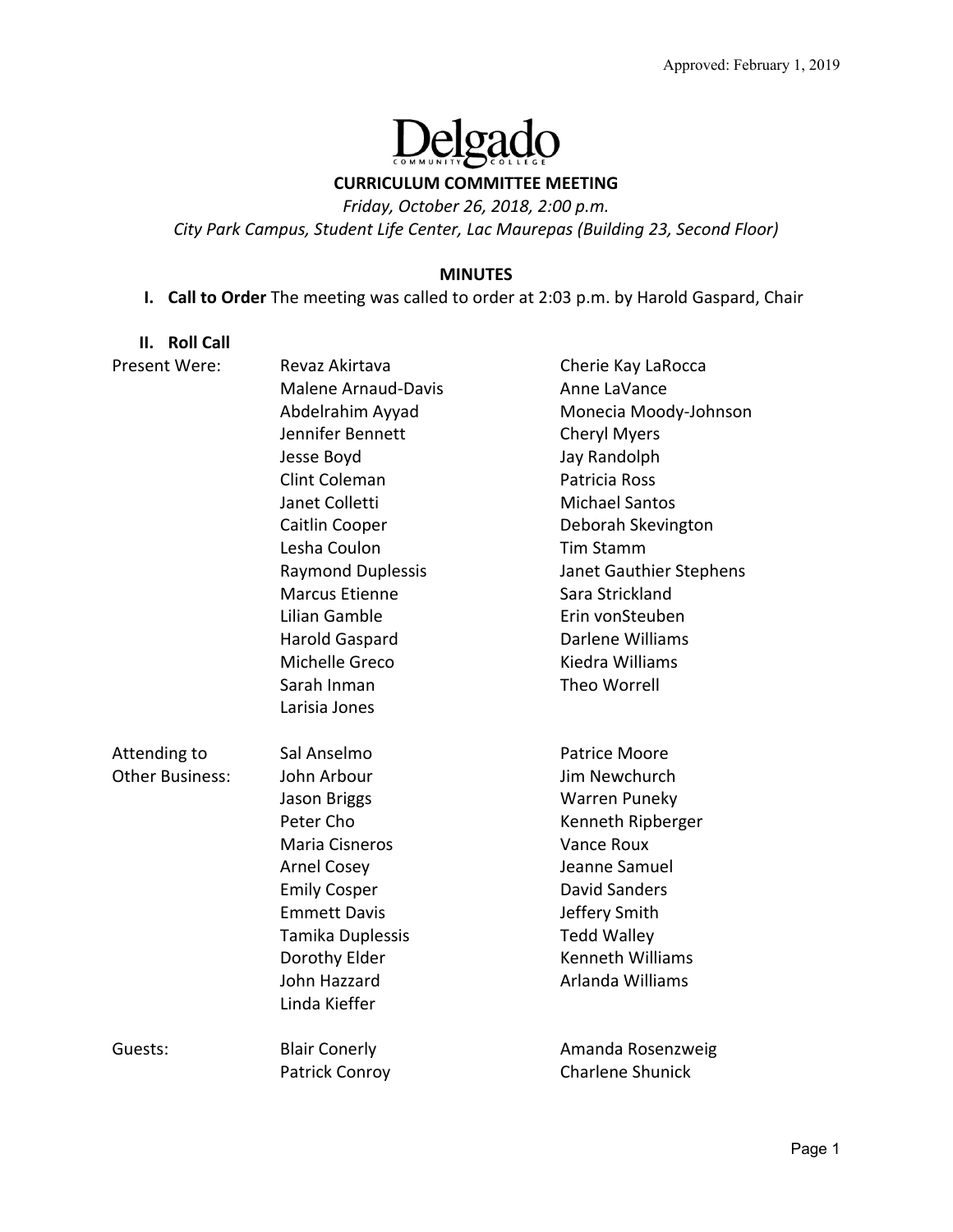#### **III. Call for Public Comments**

**IV. Minutes of meeting of September 7, 2018‐** The minutes of the meeting of September 12, 2018, were reviewed and approved as presented.

# **V. Curriculum Operations Report – Tim Stamm**

#### **VI. New Business**

a) *The agenda was reordered and items were combined for discussion. Original Placement Items VI.hh. to VI.ii.* 

## **Arts & Humanities/CDYC**

**Course Termination:** CDYC‐106: Child Development Associate (CDA) Prep I. The course will be replaced with newer course(s) designed to address revised State curriculum requirements for childcare providers.

## **Arts & Humanities/CDYC**

**Course Termination:** CDYC‐107: Child Development Associate (CDA) Prep II. The course will be replaced with newer course(s) designed to address revised State curriculum requirements for childcare providers. Motion to accept proposals **[Motion: Janet Colletti; Second: Larisia Jones; Carried, Unanimously].** 

b) *The agenda was reordered and items were combined for discussion. Original Placement Items VI.jj. to VI. Ii.* 

# **Arts & Humanities/CDYC**

**New Course:** CDYC-109: Strengthening the Care and Development of Young Children Module I (3‐0‐3 / 45). Creation of a new course, CDYC‐109: Strengthening the Care and Development of Young Children Module I. The goal is to introduce students to the CDA Competency Standards, NAEYC standards, CLASS domains, TS GOLD, and Louisiana Birth to Five Early Learning and Development Standards. Course description: "First of three courses required to apply for the Child Development Associate (CDA) Credential, or to apply towards the Birth to Kindergarten Program and/or an Early Childhood Ancillary Certificate. Includes a variety of developmentally appropriate practices and materials, learning experiences, and teaching strategies that promote the cognitive and communication skills of young children. Candidates learn to implement curriculum activities that promote STEAM (science, technology, engineering, art, and mathematics) concepts."

#### **Arts & Humanities/CDYC**

**New Course:** CDYC-110: Strengthening the Care and Development of Young Children Module II (3‐0‐3 / 45). Creation of a new course, CDYC‐110: Strengthening the Care and Development of Young Children Module II. The goal of the course is to introduce students to the following CDA Competency Standards, NAEYC standards, CLASS domains, TS GOLD and Louisiana Birth to Five Early Learning and Development Standards. Course description: "Second of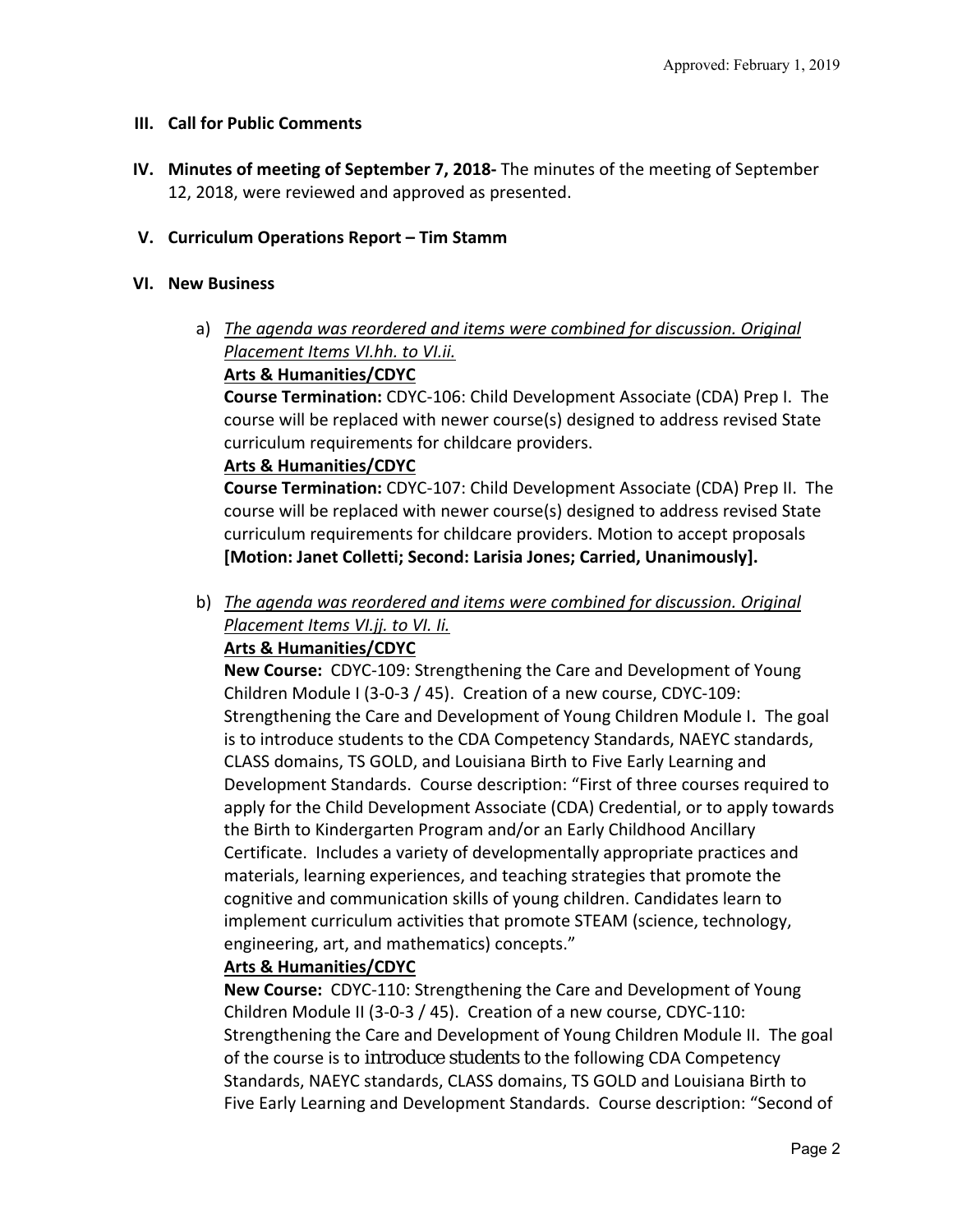three courses required to apply for the Child Development Associate (CDA) Credential, or to apply towards the Birth to Kindergarten Program and/or an Early Childhood Ancillary Certificate. Classroom organization in regard to function, developmental appropriateness, engagement, safety, and management are discussed. Candidates learn how routines and nutritious meals are used as learning opportunities and how teachers observe, document, and assess children during their play and learning experiences."

## **Arts & Humanities/CDYC**

**New Course:** CDYC-113: Strengthening the Care and Development of Young Children Module III (3‐0‐3 / 45). Creation of a new course, CDYC‐113: Strengthening the Care and Development of Young Children Module III. The goal of the course is to introduce students to the following CDA Competency Standards, NAEYC standards, CLASS domains, TS GOLD and Louisiana Birth to Five Early Learning and Development Standards. Course description: "Third of three courses required to apply for the Child Development Associate (CDA) Credential, or to apply towards the Birth to Kindergarten Program and/or an Early Childhood Ancillary Certificate. A variety of developmentally appropriate practices and teaching strategies that promote emotional support, behavioral support, and responsive caregiving of young children are reviewed. Candidates learn the importance of relationship building as the foundation of all important interactions with children and families." Motion to accept proposals **[Motion: Lilian Gamble; Second: Clint Coleman; Carried, Unanimously].** 

#### c) *The agenda was reordered. Original Placement Items VI.mm.*  **Arts & Humanities/CDYC**

**Program Revision:** Associate of Applied Science in Care and Development of Young Children. Revise the A.A.S. in Care and Development of Young Children: DELETE: CDYC‐106: Child Development Associate (CDA) Prep I and CDYC‐107: Child Development Associate (CDA) Prep II from "Approved Electives." ADD: CDYC‐109: Strengthening the Care and Development of Young Children Module I, CDYC‐110: Strengthening the Care and Development of Young Children Module II, and CDYC‐113: Strengthening the Care and Development of Young Children Module III to "Approved Electives." Total Program Hours remain the same. Motion to accept proposal **[Motion: Jay Randolph; Second: Michael Santos; Carried, Unanimously].** 

#### d) *The agenda was reordered. Original Placement Items VI.nn.*

# **Arts & Humanities/CDYC**

**Program Revision:** Career and Technical Certificate in Child Development Associate (C.D.A.) Preparation. Revise the C.T.C. in Child Development Associate (C.D.A.) Preparation: DELETE: CDYC‐106: Child Development Associate (CDA) Prep I and CDYC‐107: Child Development Associate (CDA) Prep II from "Courses Required in Major" ADD: CDYC‐109: Strengthening the Care and Development of Young Children Module I, CDYC‐110: Strengthening the Care and Development of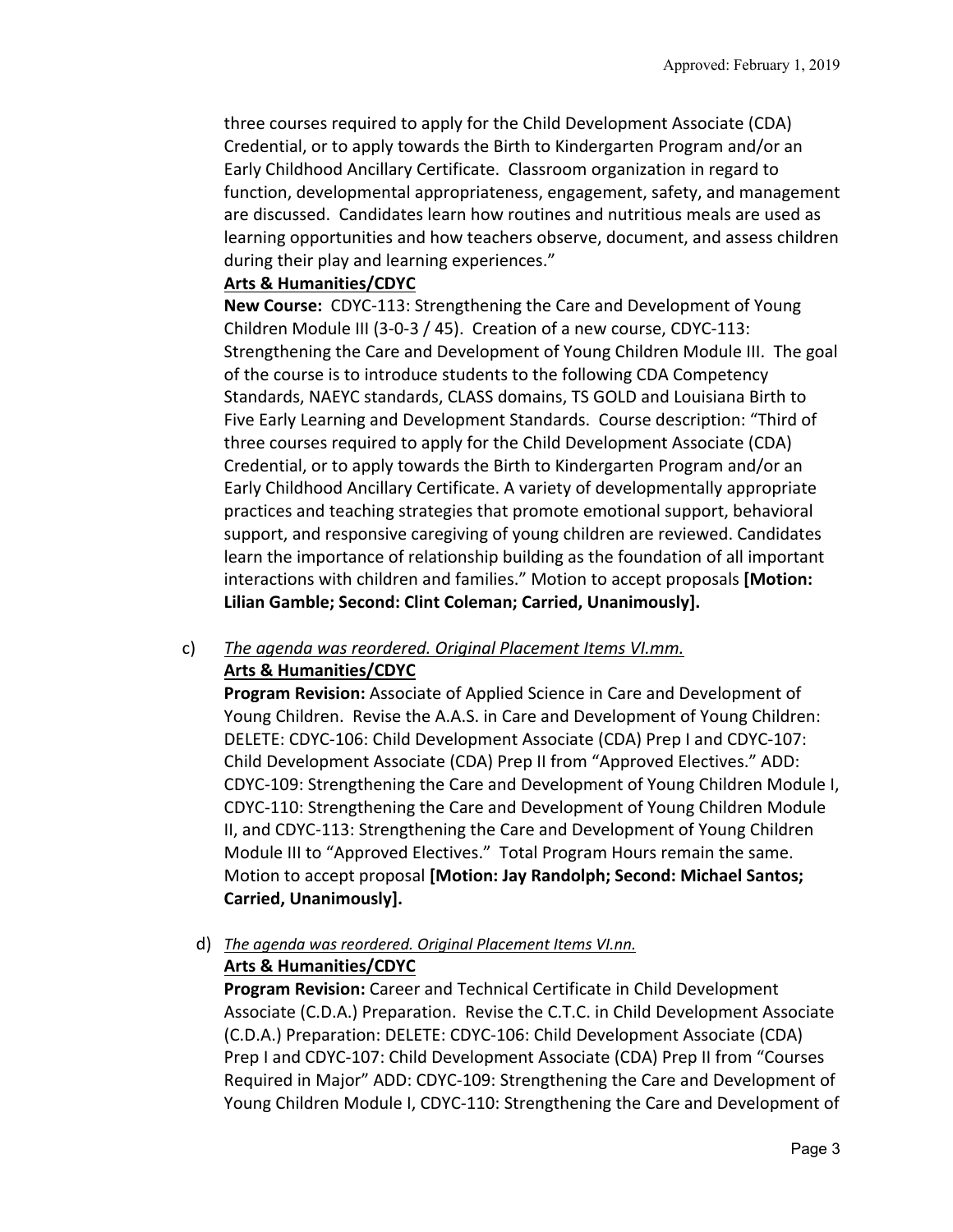Young Children Module II, and CDYC‐113: Strengthening the Care and Development of Young Children Module III to "Courses Required in Major." Total Program Hours **increase** *from* **6** *to* **9.** Adjust Suggested Sequence to reflect changes, by adding and additional semester to the program. Motion to accept proposal **[Motion: Lilian Gamble; Second: Janet Colletti; Carried, Unanimously].**

e) *The agenda was reordered. Original Placement Items VI.a.* 

**Allied Health/MSTH** 

**Change of Course Laboratory and/Contact Hours:** MSTH‐112: Deep Tissue Therapy. Change the laboratory and/contact hours MSTH‐112: Deep Tissue Therapy *from* 1‐2‐2 / 45 *to* 1‐3‐2 / 60. Techniques demonstrated in the course require additional time to perform on clients and additional contact hours for laboratory/practical experience are necessary. Motion to accept proposal **[Motion: Lilian Gamble; Second: Anne LaVance; Carried, Unanimously].** 

f) *The agenda was reordered and items were combined for discussion. Original Placement Items VI.b.. to VI.c.* 

# **Business & Technology/MARK**

**Change of Course Description:** MARK‐211: Personal Selling. Change the description of MARK‐211: Personal Selling to state: "Personal Selling is a vital aspect of developing a relationship with the potential customers and understanding how to manage and maintain a sales force. Focuses on how to understand and address consumers' needs effectively." Current description: "Personal Selling is a vital aspect of developing an ongoing relationship with potential customers where the seller understands the individual needs, nature, and behavior of the prospective customers."

# **Business & Technology/MARK**

**Change of Course Prerequisite Requirements:** MARK‐211: Personal Selling. Remove MARK‐201: Principles of Marketing as a prerequisite to MARK‐211. Note, course will now have no prerequisite requirements. Motion to accept proposals **[Motion: Michael Santos; Second: Lilian Gamble; Carried, Unanimously].** 

g) *The agenda was reordered and items were combined for discussion. Original Placement Items VI.d. to VI.e.* 

# **Technical Division/BARB**

**Course Termination:** BARB‐111: History of Barbering/Professional Image (3‐0‐3 / 45). Terminate the course, BARB‐111: History of Barbering/Professional Image, as it will no longer be used in the Barbering Technical Diploma. A new course will replace this course with an updated title and student learning outcomes. **Technical Division/BARB** 

**New Course:** BARB‐101: Introduction to Barbering (4‐0‐4 / 60). Creation of a new course, BARB‐101: Introduction to Barbering, with the goal to provide an overview the history of barbering, LA State Board of Barber Examiners rules and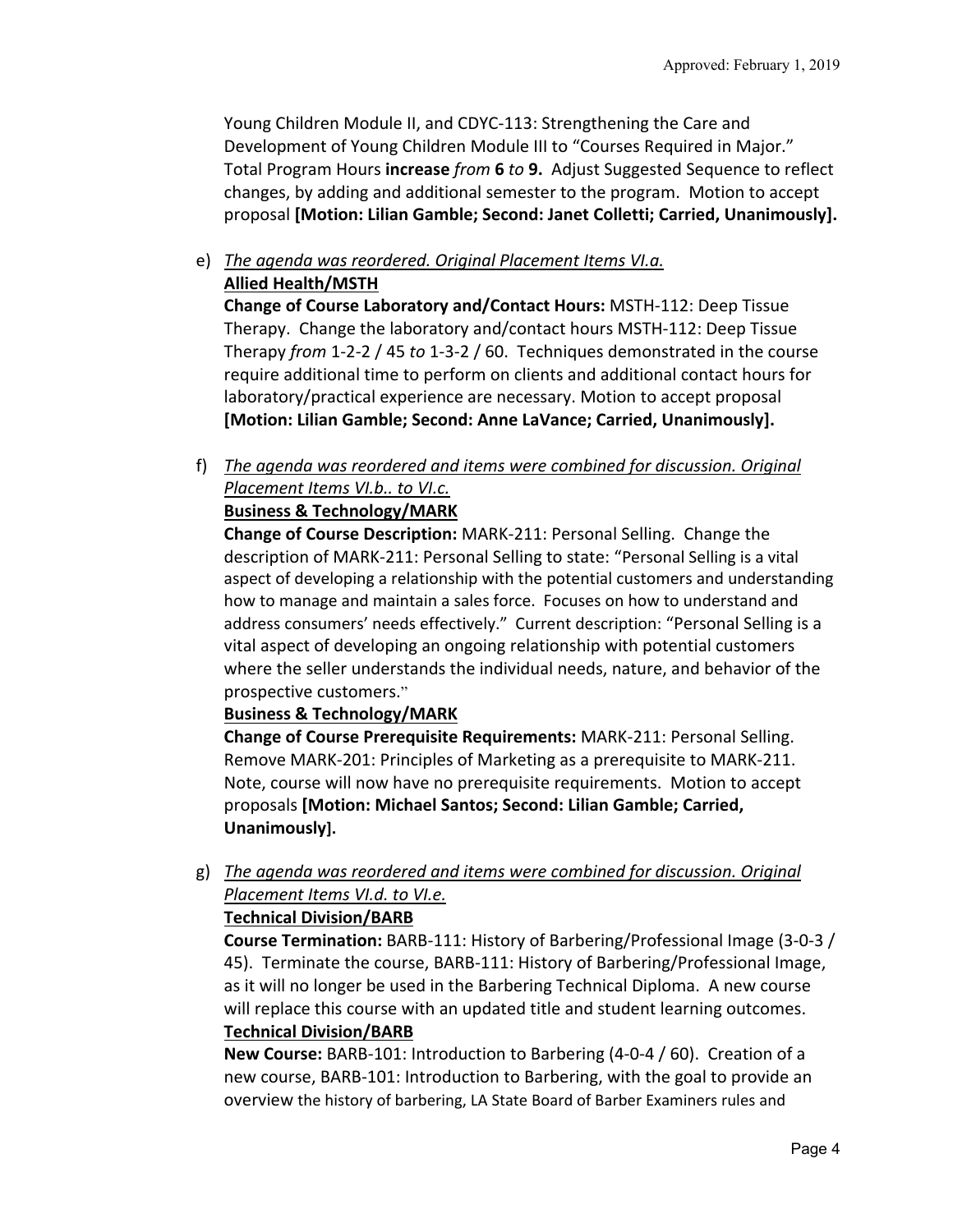regulations, and the personal and professional qualities required to be a successful barber‐stylist. Course description: "History of barbering, the function of the LA Board" Motion to accept proposals **[Motion: Janet Colletti; Second: Larisia Jones; Carried, Unanimously].** 

#### h) *The agenda was reordered. Original Placement Items VI.f.*  **Technical Division/BARB**

**Change of Course Lecture and Lab Hours**: BARB‐110: Sanitation and Safety for Barbers. Change the Lecture and Lab hours of BARB‐110: Sanitation and Safety for Barbers *from* 2‐4‐3 / 90 *to* 3‐3‐3 / 90. Motion to accept proposal **[Motion: Larisia Jones; Second: Anne LaVance; Carried, Unanimously].**

# i) *The agenda was reordered and items were combined for discussion. Original Placement Items VI.g. to VI.j.*

# **Technical Division/BARB**

**New Course:** BARB‐116: Science of Barbering (3‐5‐3 / 120). Creation of a new course, BARB‐116: Science of Barbering, with the goal of introducing students to the basic science of barber‐styling. Course description: "Overview of anatomy, physiology and histology as it relates to the barbering profession. Basic chemistry, electricity and light therapy, disorders, and treatments of the skin, scalp, and hair are also explored."

#### **Technical Division/BARB**

**Course Termination:** BARB‐114: Barbering Anatomy and Physiology (4‐0‐4 / 60). Terminate the course, BARB‐114: Barbering Anatomy and Physiology, as it will no longer be used in the Barbering Technical Diploma. The new course BARB‐116 will incorporate course content and learning outcomes previously addressed in this course.

#### **Technical Division/BARB**

**Course Termination:** BARB‐115: Properties: Skin, Scalp, and Hair (3‐2‐3 / 75). Terminate the course, BARB‐115: Properties: Skin, Scalp, and Hair, as it will no longer be used in the Barbering Technical Diploma. The new course BARB‐116 will incorporate course content and learning outcomes previously addressed in this course.

#### **Technical Division/BARB**

**Course Termination:** BARB‐130: Chemistry for Barbers (1‐2‐2 / 45). Terminate the course, BARB‐130: Chemistry for Barbers, as it will no longer be used in the Barbering Technical Diploma. The new course BARB‐116 will incorporate course content and learning outcomes previously addressed in this course. Motion to accept proposals **[Motion: Larisia Jones; Second: Lesha Coulon; Carried, Unanimously].**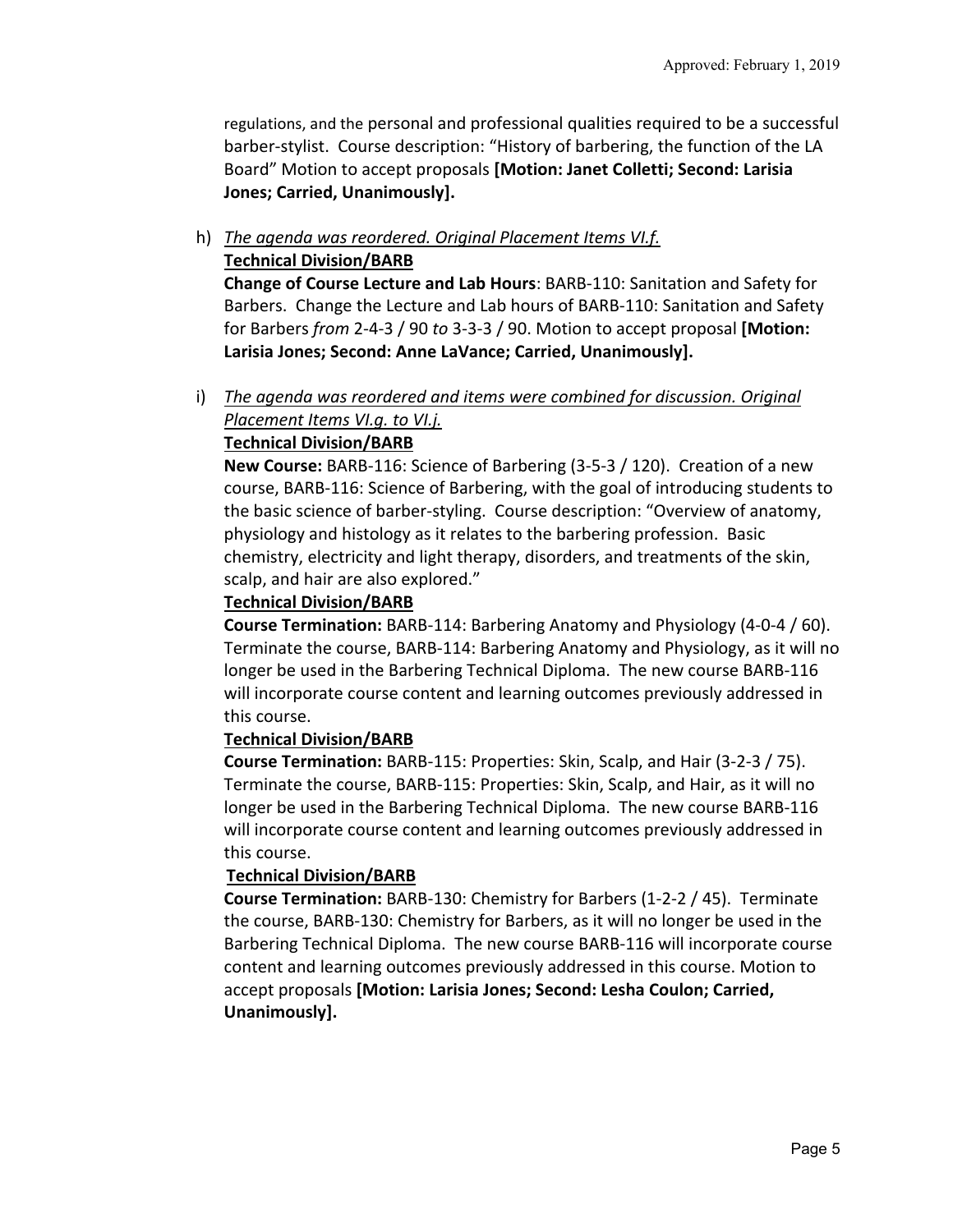j) *The agenda was reordered and items were combined for discussion. Original Placement Items VI.k. to VI.n.*

# **Technical Division/BARB**

**Change of Course Title:** BARB‐212: Men's and Women's Haircutting and Styling I. Change the title of BARB‐212: Men's and Women's Haircutting and Styling I *from* BARB‐212: Men's and Women's Haircutting and Styling I *to* BARB‐212: Barber‐Styling I. Revised title more accurately reflects the content of the course. **Technical Division/BARB** 

**Change of Course Lecture and Lab Hours**: BARB‐212: Barber‐Styling I (2‐10‐6 / 180). Change the lecture and lab hours of BARB‐212: Barber‐Styling I *from* 2‐10‐ 6 / 180 *to* 3‐9‐6 /180.

# **Technical Division/BARB**

**Change of Course Description:** BARB‐212: Barber‐Styling I. Change the description of BARB‐212: Barber‐Styling I to state: "Treatment of the hair and scalp, theory and practical application of the art of cutting and styling men's hair and the care and fitting of men's' hairpieces are covered in this course." Current Description: "Theory and practical application of the art of cutting and styling mens' and womens' hair and the care and fitting of mens' hairpieces."

# **Technical Division/BARB**

**Change of Course Co‐requisite Requirements:** BARB‐212: Barber‐Styling I. Co‐ requisite: BARB-110: Safety and Sanitation for Barbers. Current Co-requisite: None. Motion to accept proposals **[Motion: Anne LaVance; Second: Deborah Skevington; Carried, Unanimously].** 

k) *The agenda was reordered and items were combined for discussion. Original Placement Items VI.o. to VI.r.* 

# **Technical Division/BARB**

**Change of Course Lecture‐Lab‐credit and/Contact Hours**: BARB‐230: Barbershop Management (1‐3‐2 / 60). Change the lecture‐lab‐credit and/contact hours of BARB‐230: Barbershop Management *from* 1‐3‐2 / 60 *to* 2‐ 4‐3 / 90).

# **Technical Division/BARB**

**Change of Course Lecture‐Lab‐credit and/Contact Hours**: BARB‐142: Facial Massage and Treatments (2‐8‐4 / 150). Change the lecture‐lab‐credit and/contact hours of BARB‐142: Facial Massage and Treatments *from* 2‐8‐4 / 150 *to* 2‐6‐3 / 120.

# **Technical Division/BARB**

**Change of Course Prerequisites:** BARB‐142: Facial Massage and Treatments. Prerequisite: "BARB‐101: Introduction to Barbering, BARB‐110: Safety and Sanitation for Barbers, and BARB‐116: Science of Barbering." Current prerequisite: None.

# **Technical Division/BARB**

**Change of Course Lecture‐Lab‐credit and/Contact Hours**: BARB‐214: Chemical Services for Barbers (3‐8‐4 / 165). Change the lecture‐lab‐credit and/contact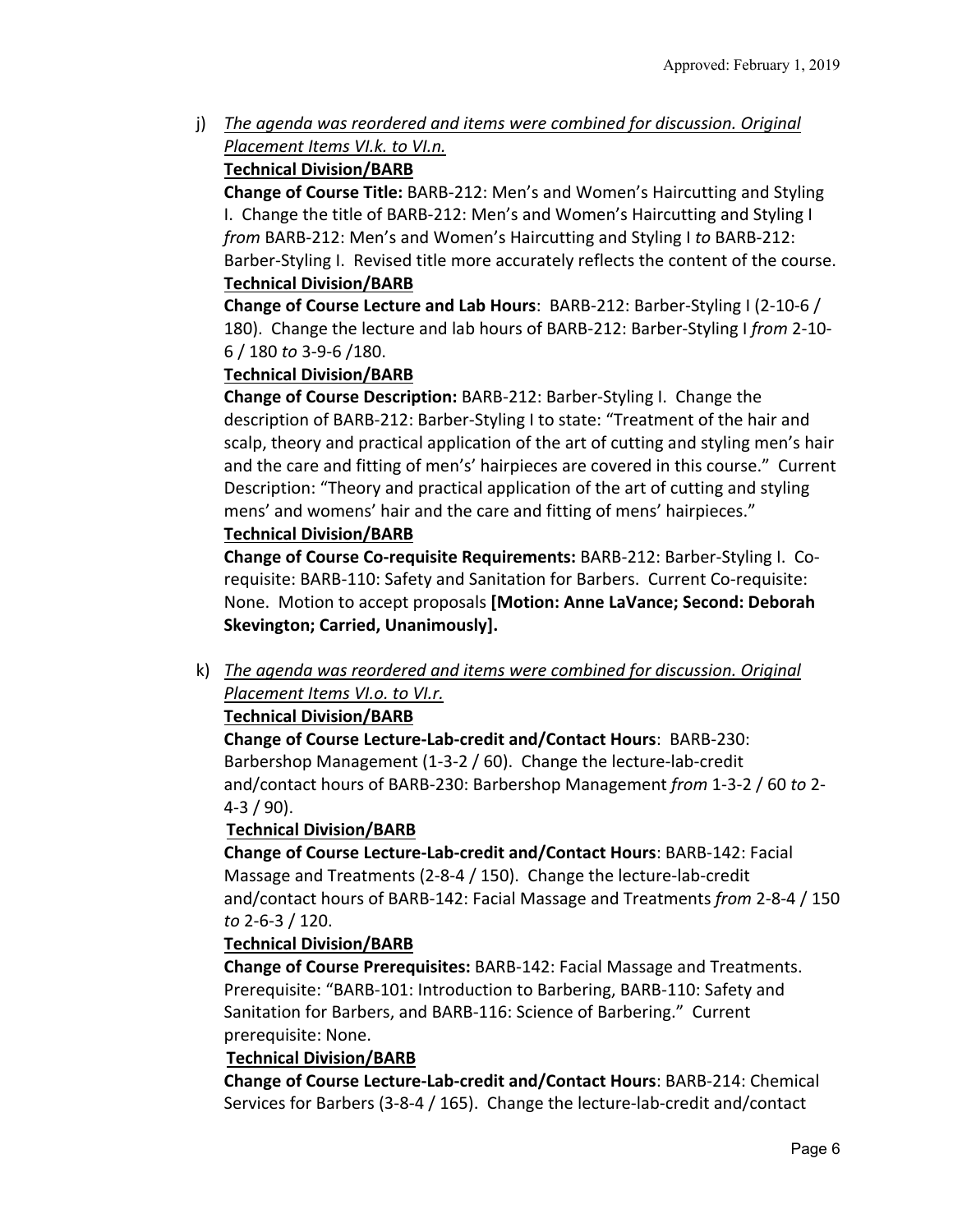hours of BARB‐214: Chemical Services for Barbers *from* 3‐8‐4 / 165 *to* 3‐7‐4 / 150. Motion to accept proposals **[Motion: Raymond Duplessis; Second: Caitlin Cooper; Carried, Unanimously].**

l) *The agenda was reordered and items were combined for discussion. Original Placement Items VI.s. to VI.t.* 

## **Technical Division/BARB**

**Change of Course Prerequisites:** BARB‐214: Chemical Services for Barbers. Prerequisite: "BARB‐101: Introduction to Barbering, BARB‐110: Safety and Sanitation for Barbers, and BARB‐116: Science of Barbering." Current prerequisite: BARB‐130

## **Technical Division/BARB**

**Change of Course Description:** BARB‐214: Chemical Services for Barbers. Change the description of BARB‐214: Chemical Services for Barbers to state: "Theory and practical application of chemical hair texture services." Current Description: "Theory and student performance of permanent waving and chemical hair relaxing." Motion to accept proposals **[Motion: Lilian Gamble; Second: Raymond Duplessis; Carried, Unanimously].** 

m) *The agenda was reordered and items were combined for discussion. Original Placement Items VI.u. to VI.x.*

# **Technical Division/BARB**

**Change of Course Title:** BARB‐225: Men's and Women's Haircutting and Styling II. Change the title of BARB‐225: Men's and Women's Haircutting and Styling II *from* BARB‐225: Men's and Women's Haircutting and Styling II *to* BARB‐225: Barber‐Styling II. Revised title more accurately reflects the content of the course.

# **Technical Division/BARB**

**Change of Course Lecture‐Lab‐credit and/Contact Hours**: BARB‐225: Barber‐ Styling II. Change the lecture‐lab‐credit and/contact hours of BARB‐225: Barber‐ Styling II *from* 0‐7‐2 / 105 *to* 3‐9‐6 / 180.

#### **Technical Division/BARB**

**Change of Course Description:** BARB‐225: Barber‐Styling II. Change the description of Barber‐Styling II to state: "Theory and practical application of women's basic haircuts and hairstyles." Current Description: "Advanced student performance of mens' and womens' basic haircutting and styling and the care and fitting of mens' hairpieces."

#### **Technical Division/BARB**

**Change of Course Prerequisite Requirements: BARB-225: Barber-Styling II.** Prerequisites: BARB‐101: Introduction to Barbering, BARB‐110: Safety and Sanitation for Barbers, BARB‐116: Science of Barbering, and BARB‐212: Barber‐ Styling I. Current prerequisite: BARB‐212. Motion to accept proposals **[Motion: Larisia Jones; Second: Raymond Duplessis; Carried, Unanimously].**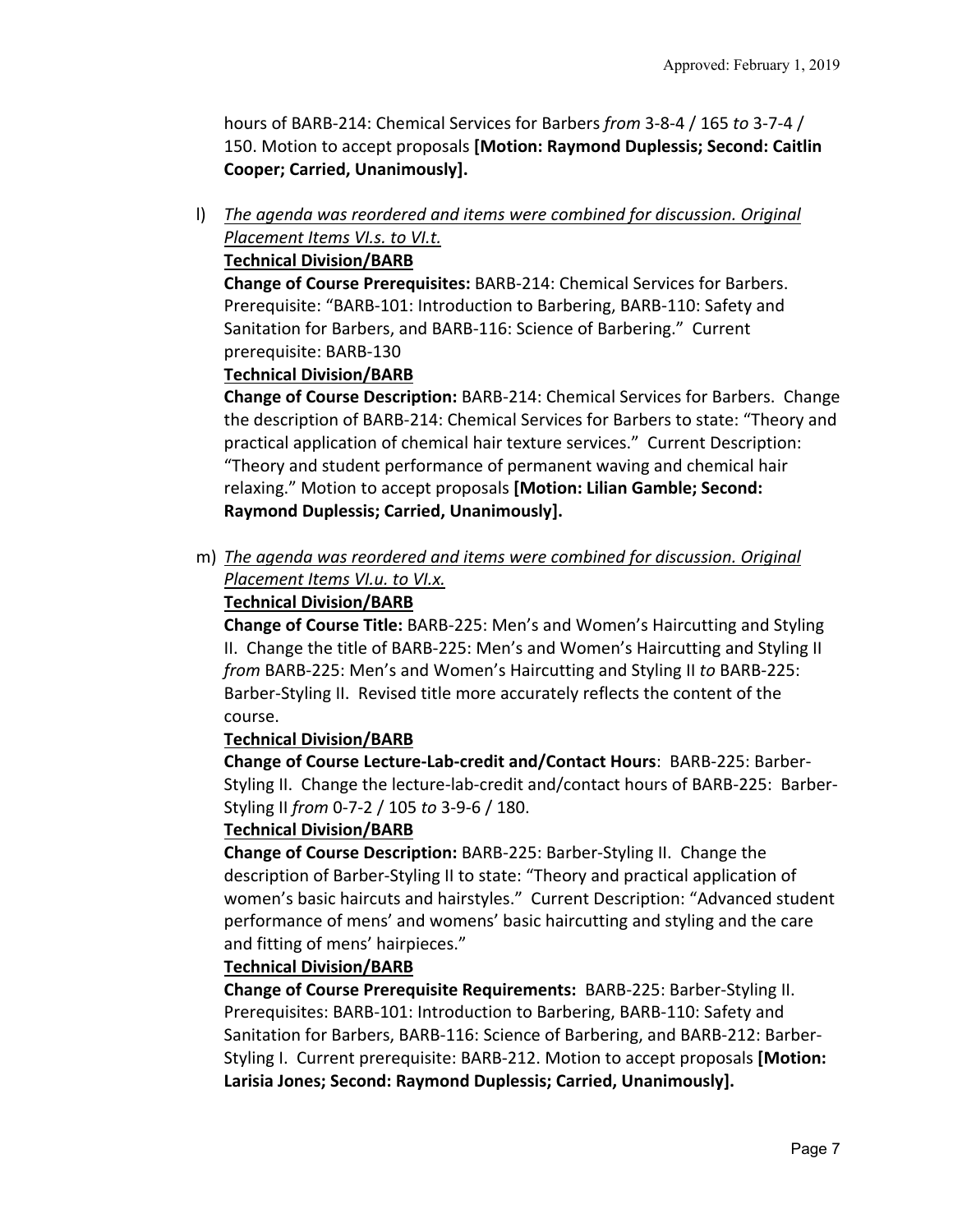n) *The agenda was reordered and items were combine for discussion. Original Placement Items VI.y. to VI.aa.*

# **Technical Division/BARB**

**Change of Course Prerequisites:** BARB‐217: Hair Coloring for Barbers. Prerequisite: "BARB‐116: Science of Barbering." Current prerequisite: BARB‐130**. Technical Division/BARB** 

**Change of Course Lecture‐Lab‐credit and/Contact Hours**: BARB‐251: Louisiana State Barber Board Review Laboratory (0‐12‐4 180). Change the lecture‐lab‐ credit and/contact hours of BARB‐251: Louisiana State Barber Board Review Laboratory *from* 0‐12‐4 / 180 *to* 0‐11‐3 / 165.

## **Technical Division/BARB**

**Change of Course Prerequisite Requirement:** BARB‐251: Louisiana State Barber Board Review Laboratory. Prerequisites: BARB‐101: Introduction to Barbering, BARB‐110: Safety and Sanitation for Barbers, BARB‐116: Science of Barbering, and BARB‐225. Current prerequisite: None: Current Co‐requisite: BARB‐250. Motion to accept proposals **[Motion: Larisa Jones; Second: Kiedra Williams; Carried, Unanimously].** 

# o) *The agenda was reordered. Original Placement Item VI.bb.*

## **Technical Division/BARB**

**Program Revision:** Technical Diploma in Barber‐Styling. Revise the T.D. in Barber‐Styling: DELETE: BARB‐114: Barbering Anatomy and Physiology, BARB‐ 115: Properties: Skin, Scalp, and Hair, and BARB‐130: Chemistry for Barbers from Required Courses in Major; ADD: BARB‐116: Science to Required Courses in Major. Total program hours **reduce** *from* **51** *to* **49.** Adjust Suggested Sequence to reflect changes; addition of separate sequences for Fall Admission and Spring Admission. Motion to accept proposal **[Motion: Larisia Jones; Second: Raymond Duplessis; Carried, Unanimously].** 

## p) *The agenda was reordered. Original Placement item VI.cc.*  **Science & Mathematics/BIOL**

**New Course:** BIOL‐235: Forensic Biology (3‐0‐3 / 45). Creation of a new course, BIOL‐235: Forensic Biology. The goal of the course is to provide students with the analytical preparation relevant to seeking advanced training within the forensic sciences or entry level employment in law enforcement analysis and research. Course Description: "Introduction to the principles and applications of the analysis and implications of common biological evidence recovered in crime scenes. Covers different disciplines such as observation skills, trace evidence collection, hair, fiber, DNA, death, human decomposition, blood, and fingerprint analyses." Motion to accept proposal **[Motion: Lilian Gamble; Second: Michael Santos; Carried, Unanimously].**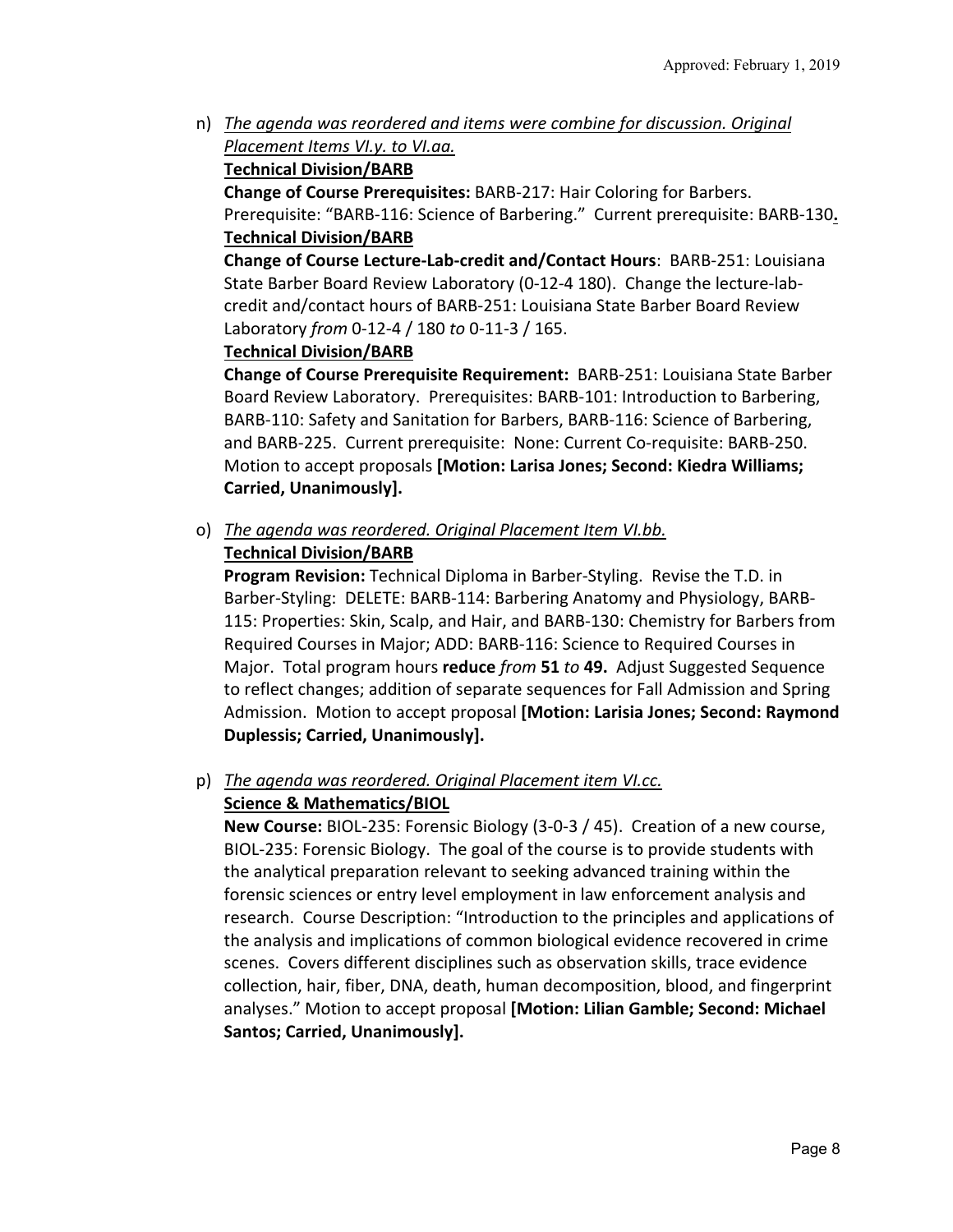q) *The agenda was reordered. Original Placement Items VI.dd.*  **Science & Mathematics/BIOL** 

**New Course:** BIOL‐236: Forensic Biology Laboratory (0‐1‐1 / 45). Creation of a new course, BIOL‐236: Forensic Biology Laboratory. Course Description: "Laboratory component to accompany BIOL 235: Forensic Biology. Principles and applications of the analysis and implications of common biological evidence recovered in crime scenes. Covers different disciplines such as observation skills, trace evidence collection, hair, fiber, DNA, death, human decomposition, blood, and fingerprint analyses." Motion to accept proposal **[Motion: Janet Colletti; Second: Larisia Jones; Carried, Unanimously].** 

r) *The agenda was reordered and items were combined for discussion. Original Placement Items VI.ee. to VI.ff.*  **Science & Mathematics/General Education/Natural Sciences/BIOL Addition of a Course to fulfill General Education/Natural Science Requirements:** BIOL‐235: Forensic Biology. **Science & Mathematics/General Education/Natural Sciences/BIOL Addition of a Course to fulfill General Education/Natural Science Requirements:** BIOL‐236: Forensic Biology Laboratory. Motion to accept proposals **[Motion: Anne LaVance; Second: Lilian Gamble; Carried, Unanimously].** 

s) *The agenda was reordered. Original Placement Items VI.gg.*  **Arts & Humanities/FNAR Course Termination:** FNAR‐120: Art Appreciation. The course is being replaced with FNAR‐121: Introduction to Visual Arts. Motion to accept proposal **[Motion: Janet Colletti; Second: Larisia Jones; Carried, Unanimously].**

# t) *Item removed from agenda by Chair, with support from Division Dean The agenda was reordered. Original Placement Items VI.oo.* **Communication/ASLS**

**Change of Program Description: Student Learning Outcomes**:Associate of Arts in American Sign Language Interpreting. Review and approval of publication for the Student Learning Outcomes for the A.A. in American Sign Language Interpreting. Student Learning Outcomes: Demonstrate competency in American Sign Language and written and spoken English discourse to create and evaluate translations across languages for dynamic experience; Demonstrate minimum entry level competency in interpreting between ASL and English; Describe and discuss the principles of interpreting profession's code and apply this knowledge in ethical decision‐making scenarios; Demonstrate knowledge of Deaf Culture including the values and influence of diverse cultural, historical, and global perspectives of and in the Deaf community; Apply knowledge and skills to function as cross‐cultural mediators in order to transmit and transfer culturally based linguistic and nonlinguistic information.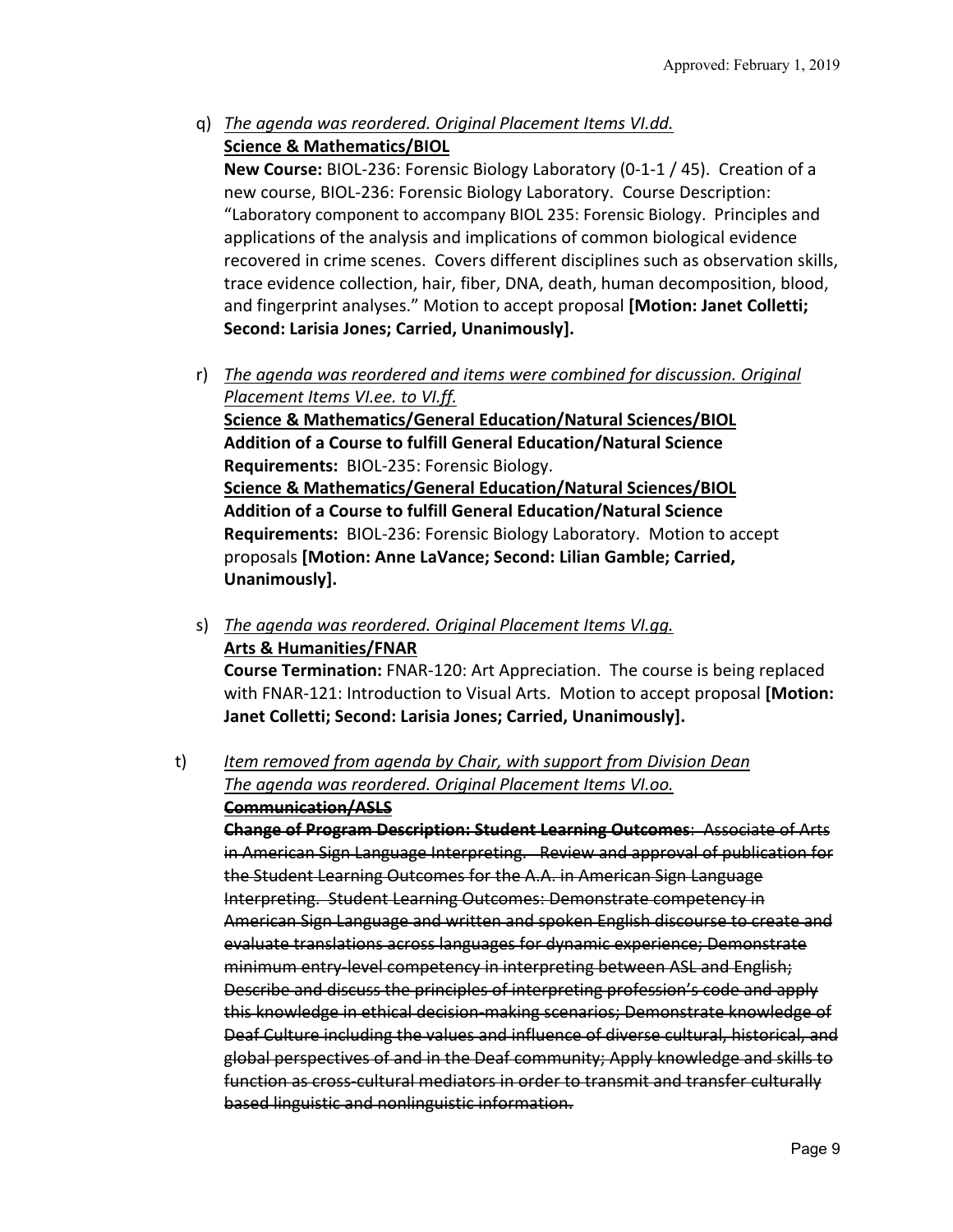u) *Item removed from agenda by Chair, with support from Division Dean The agenda was reordered. Original Placement Items VI.pp.* **Technical Division/HVAC**

**Change of Program Description: Student Learning Outcomes**: Technical Diploma in Master Heating, Ventilation, and Air‐Conditioning/Refrigeration Technician. Review and approval of publication for the Student Learning Outcomes for the T.D. in Master HVAC/R Technician. Student Learning Outcomes: Identify various components of HVAC/R systems, comprehend their functions and apply safety procedures in hands on analysis and usage of current industry tools; Demonstrate correct procedures for application design of HVAC/R systems and identify the correct application of jurisdictional codes involved in installations; Identify and perform diagnostic techniques of electrical/electronic components of HJVAC/R control systems; Demonstrate how to troubleshoot, maintain, and repair HVAC/R systems in accordance with EPA and HVAC Excellence best practices; Operate, install, maintain, and repair residential, commercial, and light industrial HVAC/R systems; Perform basic business, employability, and customer service skills; Demonstrate competency on concepts and theory for EPA licensing.

v) *Item removed from agenda by Chair, with support from Division Dean The agenda was reordered. Original Placement Items VI.qq* **Technical Division/HVAC**

**Change of Program Description: Student Learning Outcomes**: Certificate of Technical Studies in Certified Heating, Ventilation, and Air‐Conditioning Technician. Review and approval of publication for the Student Learning Outcomes for the C.T.S. in Certified HVAC Technician. Student Learning Outcomes: Identify various components of HVAC systems, comprehend their functions and apply safety procedures in hands‐on analysis and usage of current industry tools; Perform procedures for application design of HVAC systems and identify the correct application of jurisdictional codes involved in installations; Identify and perform diagnostic techniques of electrical/electronic components of HVAC control systems; Demonstrate how to troubleshoot, maintain, and repair HVAC systems in accordance with EPA and HVAC Excellence best practices; Operate, install, maintain, and repair residential HVAC systems; Perform basic business, employability, and customer service skills; Demonstrate competency on concepts and theory for EPA licensing.

w) *Item removed from agenda by Chair, with support from Division Dean The agenda was reordered. Original Placement Items VI.rr* **Technical Division/WELD Change of Program Description: Student Learning Outcomes**:Certificates of Technical Studies in Welding: FCAW & GMAW; Welding: GTAW; and Welding: SMAW. Review and approval of publication for the Student Learning Outcomes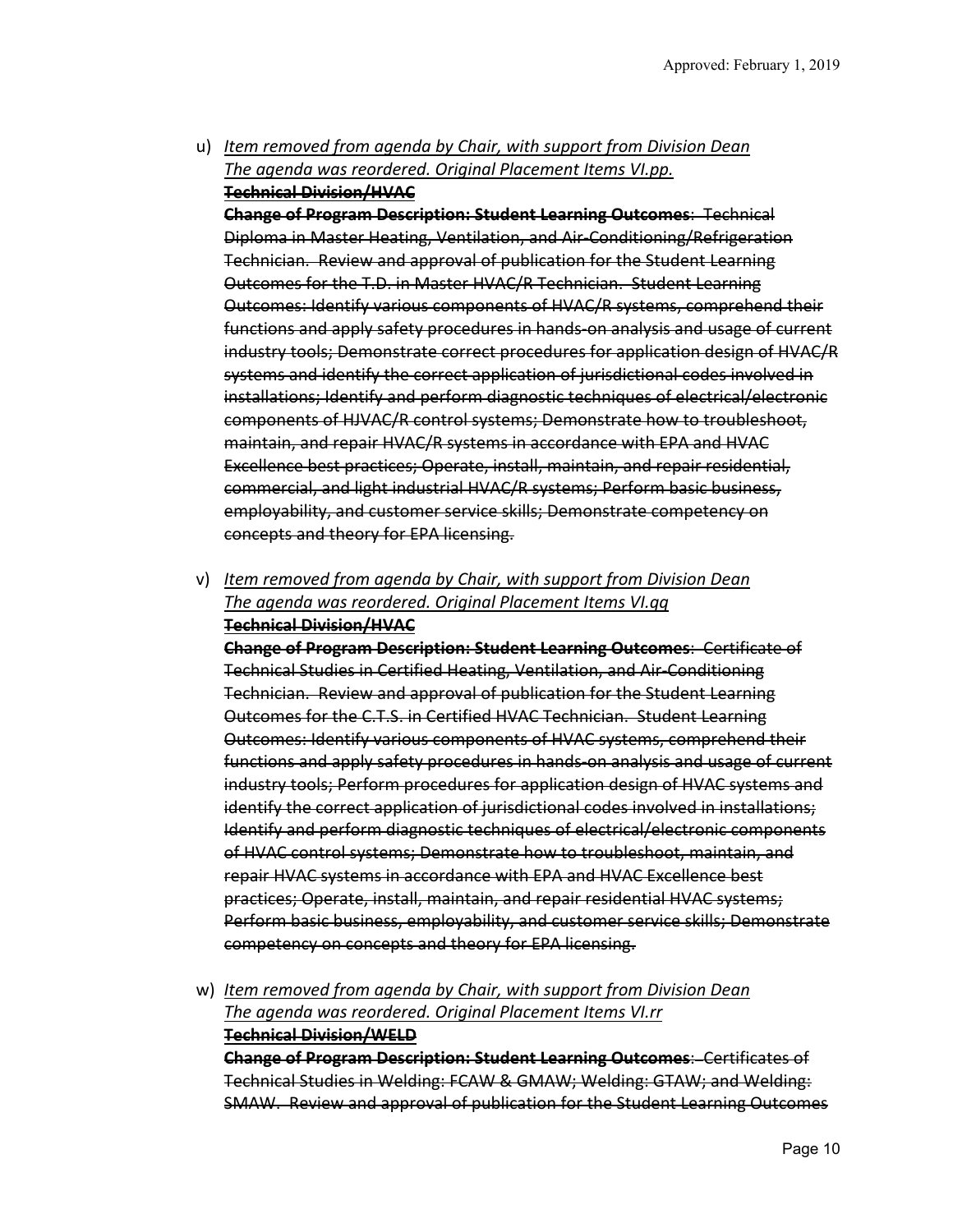for the C.T.S. in Welding: FCAW & GMAW; Welding: GTAW; and Welding: SMAW. Student Learning Outcomes: Apply safe working practices as defined by OSHA in a welding environment; Interpret blueprints and weld parts to specification; Demonstrate the ability to select appropriate tools, welding supplies, and equipment; Complete welds and cuts using (SMAW) Shielded Metal Arc Welding, (GTAW) Gas Tungsten Arc Welding, (FCAW) Flux‐cored Arc Welding, and/or GMAW (Gas Metal Arc Welding) techniques; Complete welds that meet industry and American Welding Society (AWS) standards.

x) *Item removed from agenda by Chair, with support from Division Dean The agenda was reordered. Original Placement Items VI.ss* **Technical Division/ELEC**

**Change of Program Description: Student Learning Outcomes**:Certificates of Technical Studies in Electrician: Commercial; Electrician: Residential; and Electrician: Small Industrial. Review and approval of publication for the Student Learning Outcomes for the C.T.S. in Electrician: Commercial; Electrician: Residential; and Electrician: Small Industrial. Student Learning Outcomes: Demonstrate a thorough knowledge and understanding of electrical theory and its application to lighting, power, and control equipment; Implement the instructions given in plans and specifications pertaining to electrical installations; Interpret and apply the National Electric Code (NEC) and safety standards; Demonstrate the ability to read, interpret, and estimate materials from, a blueprint; Apply electrical theory to troubleshoot, repair, and conduct routine maintenance of electrical systems and equipment; Apply electrical theory to wire residential, commercial, and/or industrial structures.

y) *Item removed from agenda by Chair, with support from Division Dean The agenda was reordered. Original Placement Items VI. tt* **Technical Division/CARP**

**Change of Program Description: Student Learning Outcomes**:Certificate of Technical Studies in Carpentry. Review and approval of publication for the Student Learning Outcomes for the C.T.S. in Carpentry. Student Learning Outcomes: Apply and observe the required safety standards in residential construction; Demonstrate the safe use of the appropriate tools, equipment, materials, and techniques as required to carry out work on a building project; Construct projects by interpreting blueprints, drawings, and specifications, applying building codes where applicable; Estimate materials and labor costs to complete a building project; Use math computations, formulas, and measurements required in the carpentry field; Perform general carpentry skills, apply codes, and safety standards; Identify, compute, and apply measurements in the planning and layout processes used in the construction industry; Demonstrate the ability to troubleshoot and repair problems related to carpentry operations; Combine theory, principles and procedures using critical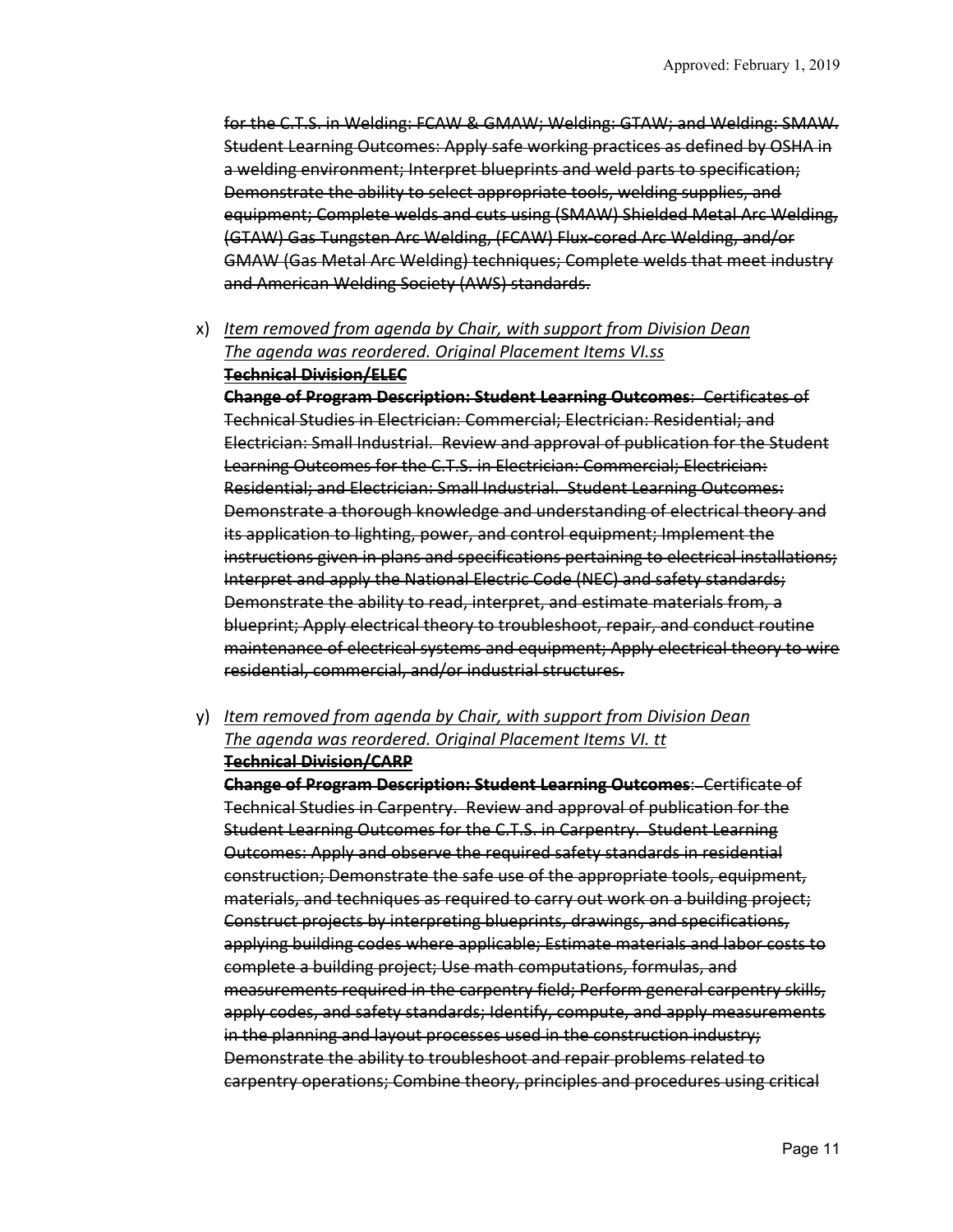thinking and the appropriate materials, tools/equipment to construct a residential dwelling.

z) *Item removed from agenda by Chair, with support from Division Dean The agenda was reordered. Original Placement Items VI.uu* **Technical Division/COSM**

**Change of Program Description: Student Learning Outcomes**:Technical Diploma in Cosmetology. Review and approval of publication for the Student Learning Outcomes for the T.D. in Cosmetology. Student Learning Outcomes: Apply sufficient knowledge to pass the Louisiana State Board of Cosmetology; Demonstrate an understanding of basic business, record keeping and accounting skills and the ability to succeed as a small business owner; Analyze client needs and information to provide a professional, customized client service; Demonstrate customer service skills, professional skills, and behaviors commensurate with industry expectations; Apply appropriate cosmetology techniques dependent upon client needs, including hair analysis, haircutting, hair coloring, hair styling, perming and relaxing hair, and installing artificial hair; Apply safety and sanitation procedures in accordance with Louisiana State Board of Cosmetology regulations; Use and maintain a variety of cosmetology tools and equipment; Perform basic skin and nail care services including manicuring, pedicuring, facials, superfluous hair removal, and makeup application; Demonstrate salon management skills include front desk operations, dispensary inventory and loss prevention, and self-marketing.

## aa) *Item removed from agenda by Chair, with support from Division Dean The agenda was reordered. Original Placement Items VI.vv* **Technical Division/BARB**

**Change of Program Description: Student Learning Outcomes**:Technical Diploma in Barber‐Styling. Review and approval of publication for the Student Learning Outcomes for the T.D. in Barber‐Styling. Student Learning Outcomes: Apply sufficient knowledge to pass the Louisiana State Board of Barber Examiners; Demonstrate an understanding of basic business, record-keeping and accounting skills and the ability to succeed as a small business owner; Analyze client needs and information to provide a professional, customized client service; Demonstrate customer service skills, professional skills, and behaviors commensurate with industry expectations; Apply appropriate cosmetology techniques dependent upon client needs, including hair analysis, haircutting, facial massage, beard and moustache trimming, shaving and designing, installing hairpieces, hair coloring, hair styling, perming and relaxing hair and other chemical services; Apply safety and sanitation procedures in accordance with Louisiana State Board of Cosmetology regulations; Use and maintain a variety of cosmetology tools and equipment; Perform basic skin and nail care services including manicuring, pedicuring, facials, superfluous hair removal, and makeup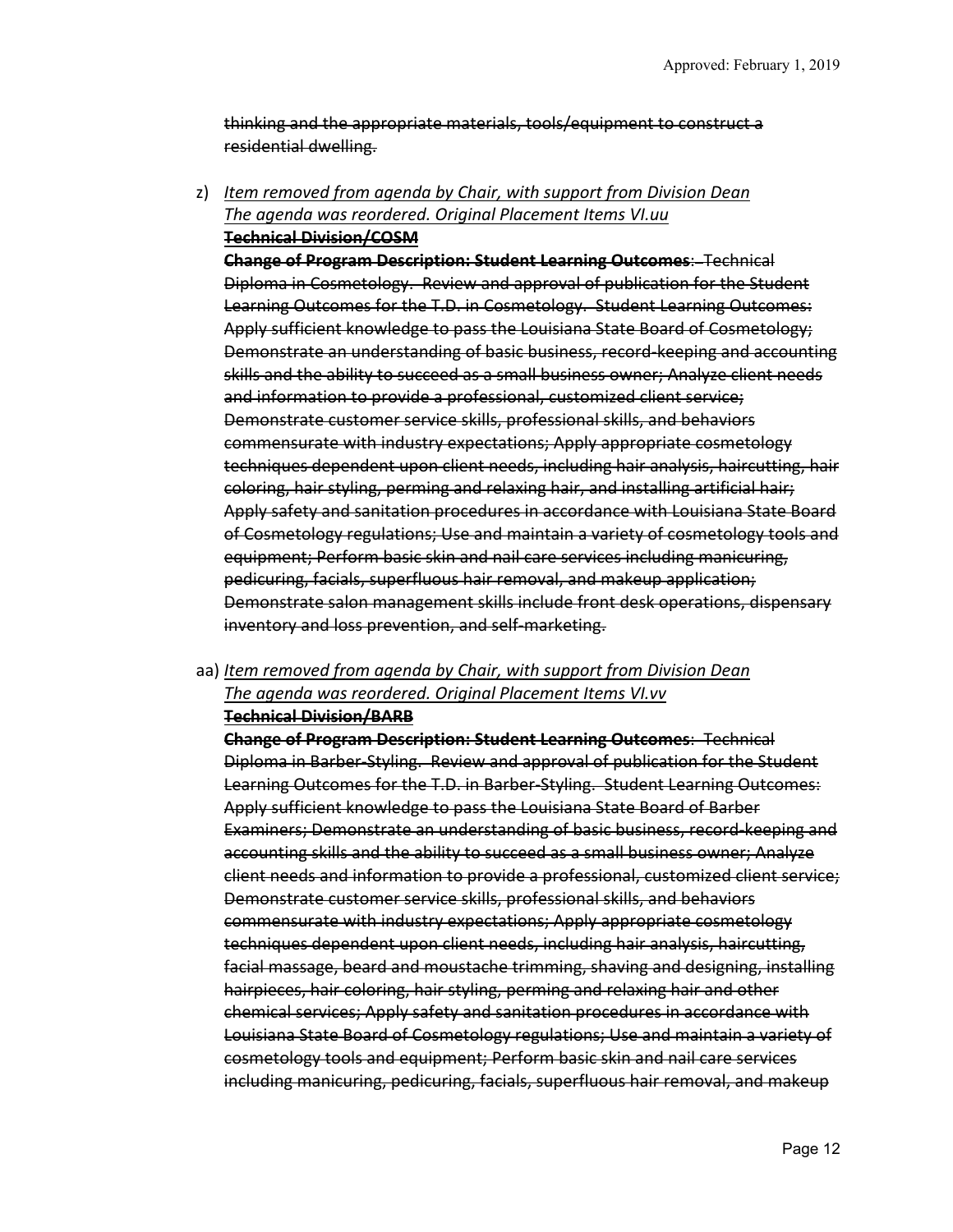application; Demonstrate salon management skills include front desk operations, dispensary inventory and loss prevention, and self‐marketing.

bb)*Item removed from agenda by Chair, with support from Division Dean The agenda was reordered. Original Placement Items V.ww*

**Technical Division/MTTC**

**Change of Program Description: Student Learning Outcomes**:Certificate of Technical Studies in Precision Machining. Review and approval of publication for the Student Learning Outcomes for the C.T.S. in Precision Machining. Student Learning Outcomes: Demonstrate responsible and ethical safety practices in a manufacturing environment; Interpret blueprints for machining; Demonstrate accuracy in measurements and calculations required to produce precision parts; Complete manual machine part production to industry standards; Complete computer numerical machine part production to industry standards; Demonstrate proficiency in troubleshooting applications; Set-up and operate CNC machines.

cc) *The agenda was reordered and items were combined for discussion. Original Placement Items VI.xx. to VI.yy.*  **Business & Technology/BSMG** 

**Concept Proposal for a new Instructional Program:** Certificate of Technical Studies in Business Systems Design. Creation of a new instructional program, the C.T.S. in Business Systems Design. The 10‐course, 30‐credit hour Certificate of Technical Studies program in Business Systems Design is mapped to outcomes and competencies developed by industry. The proposed program was created in conjunction with DXC Technologies, who plan to hire 2000 employees in the New Orleans area over the next five year period. Business System Designers typically design, develop, and manage complex solutions and systems over their lifecycle. Drawing on an interdisciplinary systems design approach that can be applied to any field, the proposed program provides an overview of the process of developing documentation for any system, from initial scoping through detailed design. Instruction will include defining the systems design challenges, defining functional requirements, and objectively measuring the value of any potential systems design solution. Note: all courses, with the exception of one are existing at the College, and plans are in place to create a concentration with the existing A.A.S. in Business & Management where the proposed certificate may be completed as an exit point.

#### **Business & Technology/BSMG**

**Program Revision:** Associate of Applied Science in Business & Management. Creation of a new concentration within the A.A.S. in Business & Management. Concentration in Business Systems Design. The goal of the Concentration is to provide students with knowledge required to work in a professional environment contributing to the design of business systems. Motion to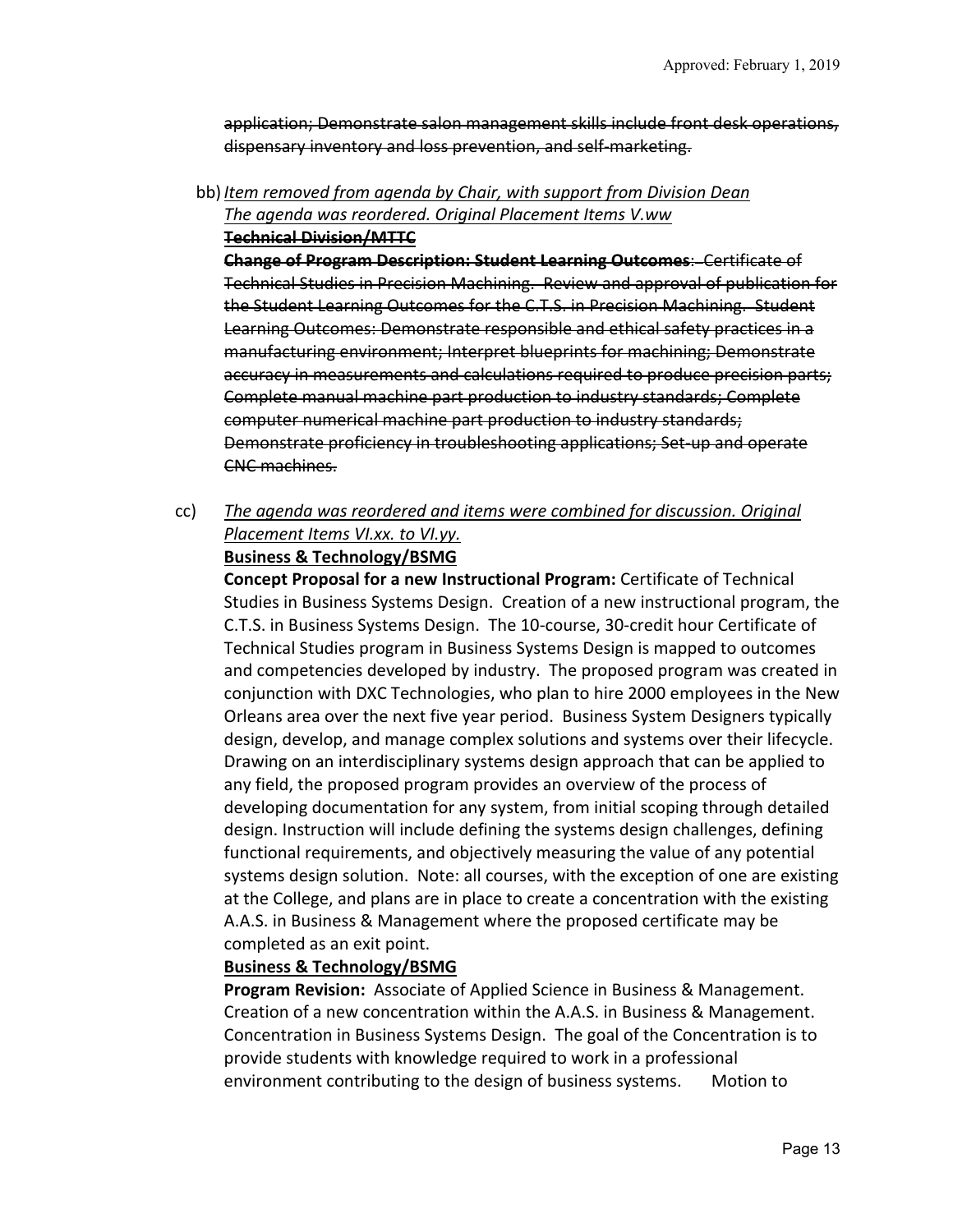accept proposals **[Motion: Anne LaVance; Second: Lesha Coulon; Carried, Unanimously].** 

## dd) *The agenda was reordered. Original Placement Item VI.zz.*  **Business & Technology/BUSG**

**New Course:** BUSG‐145: Principles of Banking (3‐0‐3 / 45). Creation of a new course, BUSG‐145: Principles of Banking. The goal of the course is to provide foundational knowledge necessary for a career in banking and/or financial services. Course description: "An overview the banking industry. Topics include the language and documents of banking, checking process, teller functions, deposit functions and the role of the bank in the community. Course may be offered on campus, hybrid or online." Motion to accept proposal **[Motion: Kiedra Williams; Second: Janet Colletti; Carried, Unanimously].**

# ee) *The agenda was reordered. Original Placement Item VI.aaa.*  **Business & Technology/BUSG**

**New Course:** BUSG-165: Consumer Lending (3-0-3 / 45). Creation of a new course, BUSG‐165: Consumer Lending. The goal of the course is to provide an overview of consumer credit for students interested in careers in consumer lending, consumer credit as well as current bank employees who need to understand consumer credit. Course description: "Forming a loan policy, generating applications, learning about the credit investigation, and understanding the evaluation of and decisions that go into every loan application. May be offered in a traditional classroom setting, hybrid or online." Motion to accept proposal **[Motion: Clint Coleman; Second: Lilian Gamble; Carried, Unanimously].**

# ff) *The agenda was reordered and items were combined for discussion. Original Placement Items VI.bbb. to VI.ccc.*

#### **Business & Technology/BUMG**

**Concept Proposal for a new Instructional Program:** Certificate of Technical Studies in Banking and Lending Assistant. Creation of a new instructional program, the C.T.S. in Banking and Lending Assistant. The six‐course, 18‐hours C.T.S. is designed to provide fundamental knowledge and skills to individuals seeking entry‐level positions in the retail banking industry ‐ primarily in branch banking and direct customer service/sales. Career options include: bank teller, new account clerk, statement clerks, bill and account collectors and loan interviewers.

# **Business & Technology/BSMG**

**Program Revision:** Associate of Applied Science in Business & Management. Creation of a new concentration within the A.A.S. in Business & Management. Concentration in Banking and Finance. The goal of the Concentration is to prepare students to succeed in a variety of positions in the retail banking industry, primarily in branch banking, consumer lending, and direct customer